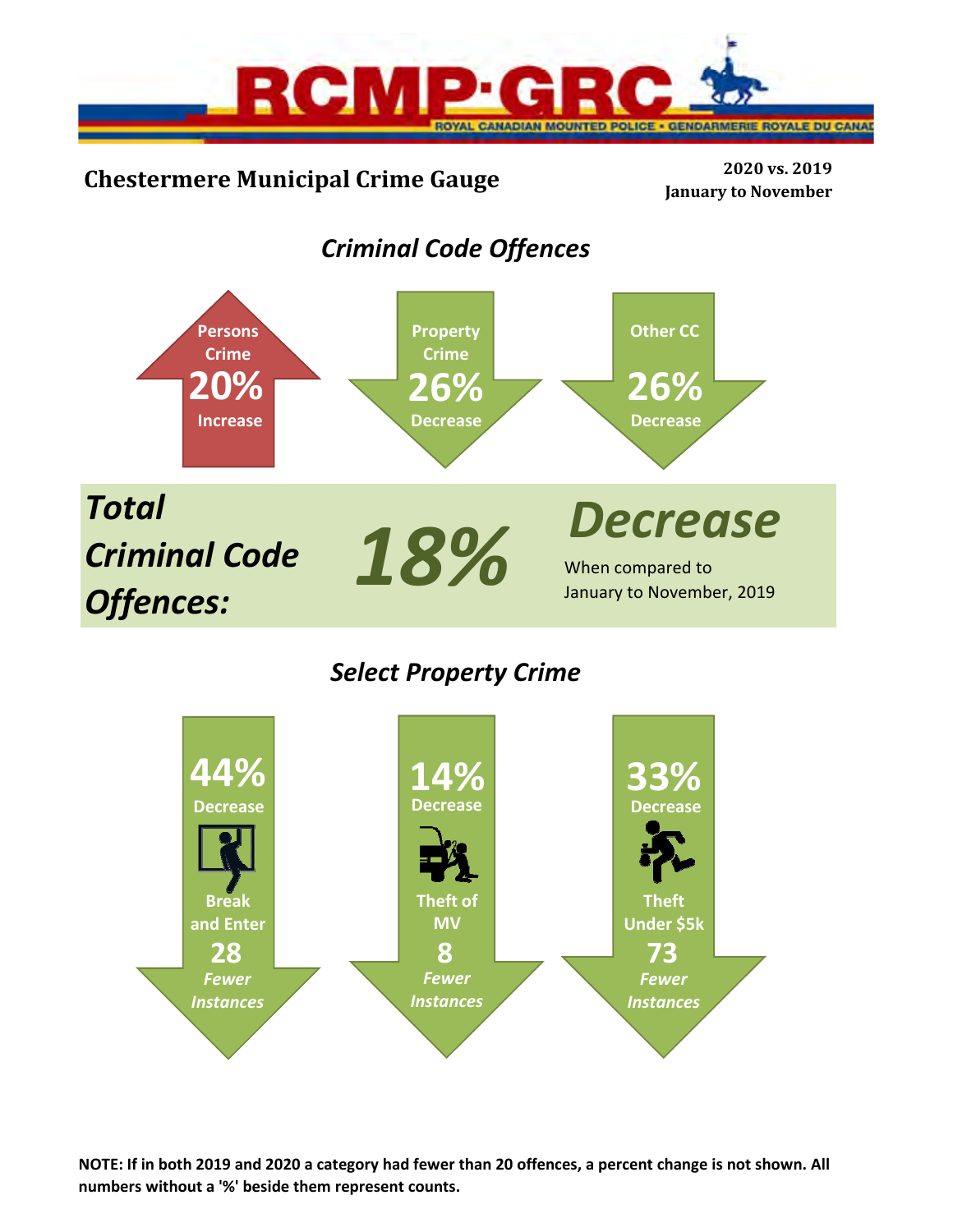## **January to November: 2016 ‐ 2020 Chestermere Municipal Detachment Crime Statistics (Actual)**

All categories contain "Attempted" and/or "Completed"

| December 4, 2020 |  |  |
|------------------|--|--|
|------------------|--|--|

| <b>CATEGORY</b>                       | <b>Trend</b> | 2016           | 2017           | 2018           | 2019           | 2020           | % Change<br>2016 - 2020 | % Change<br>2019 - 2020 | Avg File $+/-$<br>per Year |
|---------------------------------------|--------------|----------------|----------------|----------------|----------------|----------------|-------------------------|-------------------------|----------------------------|
| Homicides & Offences Related to Death |              | 0              | $\Omega$       | $\overline{2}$ | $\Omega$       | $\overline{2}$ | N/A                     | N/A                     | 0.4                        |
| Robbery                               |              | 5              | $\overline{2}$ | 3              | $\mathbf{1}$   | $\overline{2}$ | $-60%$                  | 100%                    | $-0.7$                     |
| <b>Sexual Assaults</b>                |              | 5              | 4              | 10             | 9              | 6              | 20%                     | $-33%$                  | 0.7                        |
| <b>Other Sexual Offences</b>          |              | $\overline{2}$ | 4              | 13             | 7              | 8              | 300%                    | 14%                     | 1.5                        |
| Assault                               |              | 83             | 94             | 90             | 74             | 97             | 17%                     | 31%                     | 0.8                        |
| Kidnapping/Hostage/Abduction          |              | 0              | $\mathbf{1}$   | $\mathbf 0$    | $\overline{2}$ | 3              | N/A                     | 50%                     | 0.7                        |
| Extortion                             |              | $1\,$          | $\mathbf{1}$   | $\overline{4}$ | $\overline{2}$ | $\mathbf{1}$   | 0%                      | -50%                    | 0.1                        |
| <b>Criminal Harassment</b>            |              | 24             | 16             | 25             | 33             | 42             | 75%                     | 27%                     | 5.3                        |
| <b>Uttering Threats</b>               |              | 38             | 31             | 60             | 51             | 53             | 39%                     | 4%                      | 5.0                        |
| <b>TOTAL PERSONS</b>                  |              | 158            | 153            | 207            | 179            | 214            | 35%                     | 20%                     | 13.8                       |
| Break & Enter                         |              | 58             | 60             | 66             | 64             | 36             | $-38%$                  | -44%                    | $-4.0$                     |
| Theft of Motor Vehicle                |              | 67             | 73             | 98             | 57             | 49             | $-27%$                  | $-14%$                  | $-5.2$                     |
| Theft Over \$5,000                    |              | 11             | 21             | 19             | 18             | 13             | 18%                     | $-28%$                  | 0.1                        |
| Theft Under \$5,000                   |              | 268            | 281            | 315            | 223            | 150            | $-44%$                  | $-33%$                  | $-29.4$                    |
| Possn Stn Goods                       |              | 53             | 75             | 95             | 68             | 24             | $-55%$                  | $-65%$                  | $-6.5$                     |
| Fraud                                 |              | 83             | 82             | 85             | 113            | 78             | -6%                     | $-31%$                  | 2.1                        |
| Arson                                 |              | 0              | $\overline{2}$ | $\mathbf{1}$   | 3              | $\overline{2}$ | N/A                     | $-33%$                  | 0.5                        |
| Mischief To Property                  |              | 149            | 186            | 233            | 134            | 151            | 1%                      | 13%                     | $-4.8$                     |
| <b>TOTAL PROPERTY</b>                 |              | 689            | 780            | 912            | 680            | 503            | $-27%$                  | $-26%$                  | $-47.2$                    |
| Offensive Weapons                     |              | 14             | 22             | 20             | 21             | 14             | 0%                      | $-33%$                  | $-0.1$                     |
| Disturbing the peace                  |              | 64             | 65             | 49             | 46             | 54             | $-16%$                  | 17%                     | $-3.9$                     |
| Fail to Comply & Breaches             |              | 25             | 39             | 51             | 68             | 28             | 12%                     | -59%                    | 3.5                        |
| OTHER CRIMINAL CODE                   |              | 31             | 33             | 45             | 39             | 32             | 3%                      | $-18%$                  | 0.8                        |
| <b>TOTAL OTHER CRIMINAL CODE</b>      |              | 134            | 159            | 165            | 174            | 128            | $-4%$                   | $-26%$                  | 0.3                        |
| <b>TOTAL CRIMINAL CODE</b>            |              | 981            | 1,092          | 1,284          | 1,033          | 845            | $-14%$                  | $-18%$                  | $-33.1$                    |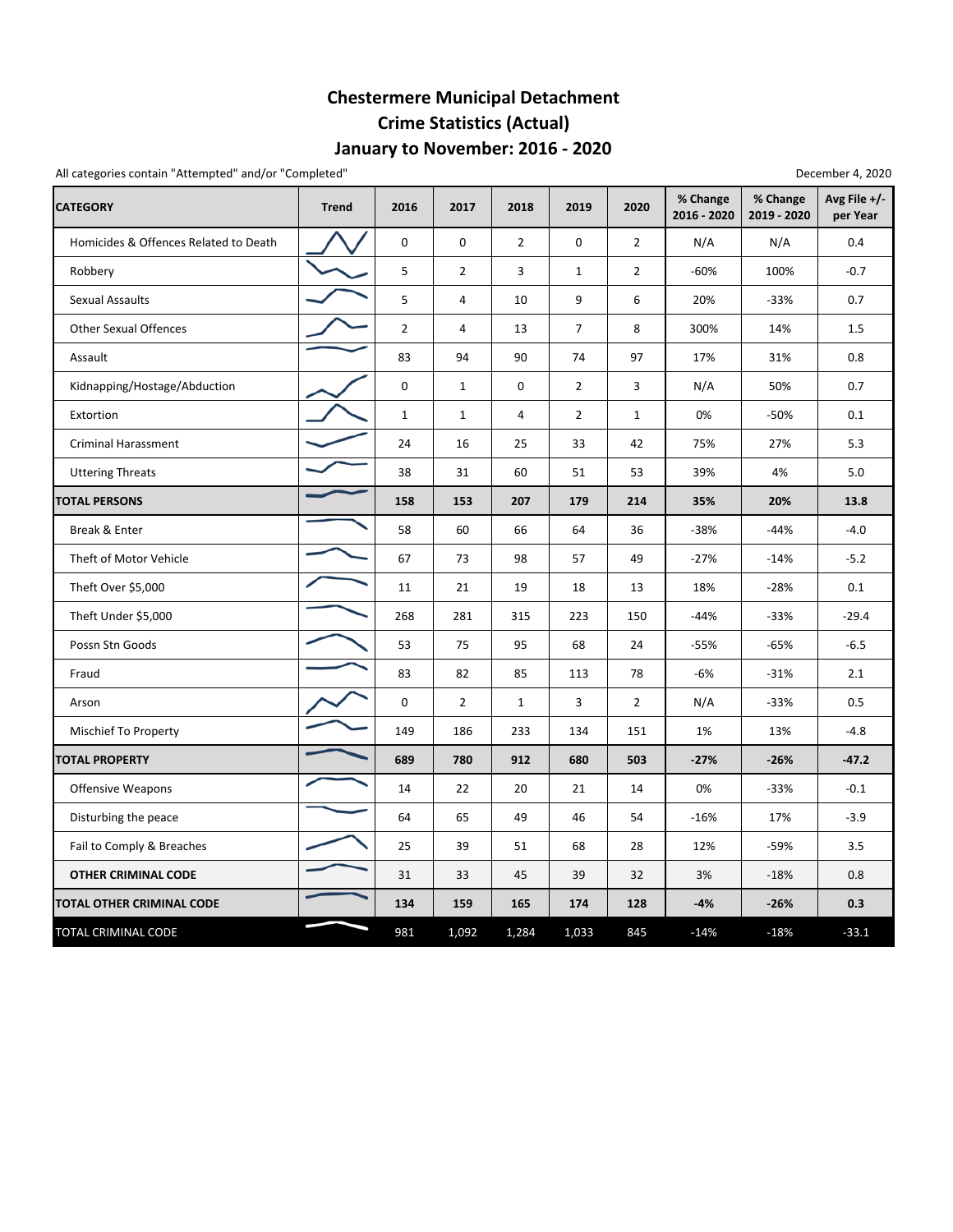### **January to November: 2016 ‐ 2020 Chestermere Municipal Detachment Crime Statistics (Actual)**

All categories contain "Attempted" and/or "Completed" and a strategories contain "Attempted" December 4, 2020

| <b>CATEGORY</b>                        | <b>Trend</b> | 2016                    | 2017         | 2018         | 2019           | 2020         | % Change<br>2016 - 2020 | % Change<br>2019 - 2020 | Avg File +/-<br>per Year |
|----------------------------------------|--------------|-------------------------|--------------|--------------|----------------|--------------|-------------------------|-------------------------|--------------------------|
| Drug Enforcement - Production          |              | 3                       | $\mathbf{1}$ | 0            | $\mathbf 0$    | 0            | $-100%$                 | N/A                     | $-0.7$                   |
| Drug Enforcement - Possession          |              | 65                      | 50           | 40           | 9              | 5            | -92%                    | $-44%$                  | $-16.1$                  |
| Drug Enforcement - Trafficking         |              | 15                      | 8            | 6            | 6              | 8            | -47%                    | 33%                     | $-1.6$                   |
| Drug Enforcement - Other               |              | $\mathbf 0$             | 0            | 0            | 0              | 0            | N/A                     | N/A                     | 0.0                      |
| <b>Total Drugs</b>                     |              | 83                      | 59           | 46           | 15             | 13           | $-84%$                  | $-13%$                  | $-18.4$                  |
| Cannabis Enforcement                   |              | 0                       | 0            | 0            | $\overline{2}$ | $\mathbf{1}$ | N/A                     | -50%                    | 0.4                      |
| Federal - General                      |              | 12                      | 30           | 8            | 12             | 10           | $-17%$                  | $-17%$                  | $-2.2$                   |
| <b>TOTAL FEDERAL</b>                   |              | 95                      | 89           | 54           | 29             | 24           | $-75%$                  | $-17%$                  | $-20.2$                  |
| Liquor Act                             |              | 62                      | 35           | 42           | 35             | 40           | $-35%$                  | 14%                     | $-4.4$                   |
| Cannabis Act                           |              | $\mathbf 0$             | 0            | $\mathbf{1}$ | 17             | 22           | N/A                     | 29%                     | 6.1                      |
| Mental Health Act                      |              | 105                     | 103          | 96           | 94             | 112          | 7%                      | 19%                     | 0.5                      |
| <b>Other Provincial Stats</b>          |              | 117                     | 157          | 137          | 205            | 194          | 66%                     | -5%                     | 20.2                     |
| <b>Total Provincial Stats</b>          |              | 284                     | 295          | 276          | 351            | 368          | 30%                     | 5%                      | 22.4                     |
| Municipal By-laws Traffic              |              | 17                      | 7            | 28           | 85             | 34           | 100%                    | $-60%$                  | 11.2                     |
| Municipal By-laws                      |              | 370                     | 407          | 319          | 245            | 347          | -6%                     | 42%                     | $-20.8$                  |
| <b>Total Municipal</b>                 |              | 387                     | 414          | 347          | 330            | 381          | $-2%$                   | 15%                     | $-9.6$                   |
| Fatals                                 |              | 0                       | 0            | 0            | $\mathbf{1}$   | 0            | N/A                     | $-100%$                 | 0.1                      |
| Injury MVC                             |              | 20                      | 22           | 21           | 23             | 17           | -15%                    | $-26%$                  | $-0.5$                   |
| Property Damage MVC (Reportable)       |              | 184                     | 237          | 238          | 198            | 128          | $-30%$                  | $-35%$                  | $-15.1$                  |
| Property Damage MVC (Non Reportable)   |              | 19                      | 24           | 39           | 42             | 24           | 26%                     | $-43%$                  | 2.8                      |
| <b>TOTAL MVC</b>                       |              | 223                     | 283          | 298          | 264            | 169          | $-24%$                  | $-36%$                  | $-12.7$                  |
| <b>Provincial Traffic</b>              |              | 1,461                   | 2,171        | 4,692        | 7,031          | 3,262        | 123%                    | $-54%$                  | 846.2                    |
| <b>Other Traffic</b>                   |              | 22                      | 28           | 18           | 23             | 31           | 41%                     | 35%                     | 1.3                      |
| <b>Criminal Code Traffic</b>           |              | 86                      | 88           | 114          | 81             | 70           | -19%                    | $-14%$                  | $-3.9$                   |
| <b>Common Police Activities</b>        |              |                         |              |              |                |              |                         |                         |                          |
| <b>False Alarms</b>                    |              | 352                     | 311          | 247          | 94             | 65           | $-82%$                  | $-31%$                  | $-79.1$                  |
| False/Abandoned 911 Call and 911 Act   |              | 15                      | 20           | 15           | 11             | 23           | 53%                     | 109%                    | 0.7                      |
| Suspicious Person/Vehicle/Property     |              | 262                     | 208          | 200          | 238            | 205          | $-22%$                  | $-14%$                  | $-8.4$                   |
| <b>Persons Reported Missing</b>        |              | 36                      | 23           | 38           | 37             | 24           | -33%                    | -35%                    | $-1.0$                   |
| Search Warrants                        |              | $\overline{\mathbf{z}}$ | $\mathbf{1}$ | $\mathbf{1}$ | $\mathbf{2}$   | $\mathbf{3}$ | -57%                    | 50%                     | $-0.7$                   |
| Spousal Abuse - Survey Code (Reported) |              | 112                     | 186          | 184          | 184            | 167          | 49%                     | -9%                     | 10.8                     |
| Form 10 (MHA) (Reported)               |              | $\pmb{0}$               | $\pmb{0}$    | 0            | 3              | 44           | N/A                     | 1367%                   | 9.1                      |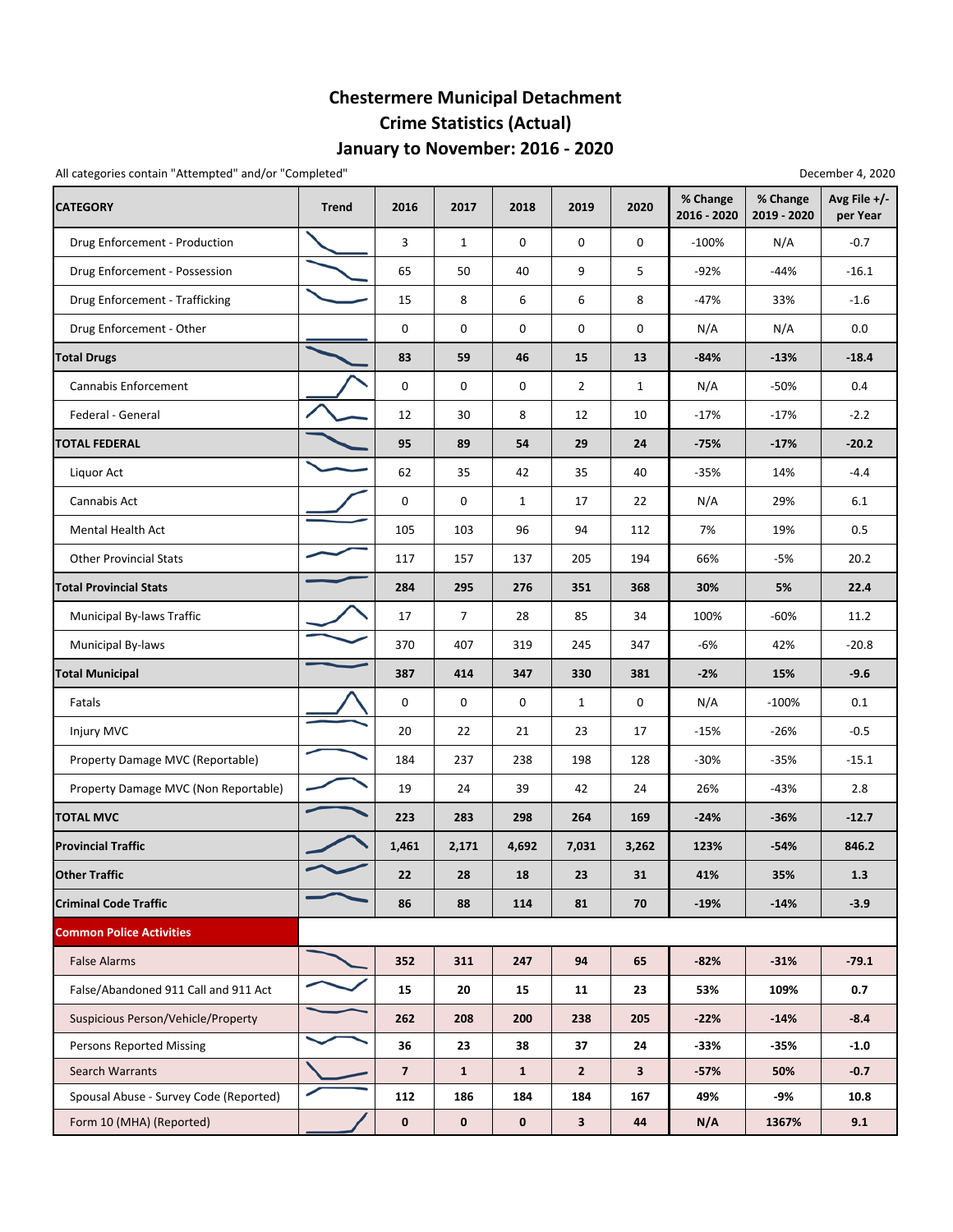#### **November: 2016 ‐ 2020 Chestermere Municipal Detachment Crime Statistics (Actual)**

All categories contain "Attempted" and/or "Completed"

| <b>CATEGORY</b>                       | <b>Trend</b> | 2016         | 2017           | 2018           | 2019           | 2020           | % Change<br>2016 - 2020 | % Change<br>2019 - 2020 | Avg File +/-<br>per Year |
|---------------------------------------|--------------|--------------|----------------|----------------|----------------|----------------|-------------------------|-------------------------|--------------------------|
| Homicides & Offences Related to Death |              | 0            | 0              | $\mathbf{1}$   | $\pmb{0}$      | 0              | N/A                     | N/A                     | 0.0                      |
| Robbery                               |              | 0            | $\mathbf{1}$   | $\overline{2}$ | $\pmb{0}$      | 0              | N/A                     | N/A                     | $-0.1$                   |
| Sexual Assaults                       |              | 0            | 0              | 0              | $\mathbf{1}$   | $\mathbf{1}$   | N/A                     | 0%                      | 0.3                      |
| <b>Other Sexual Offences</b>          |              | $1\,$        | $\mathbf 0$    | 0              | $\mathbf{1}$   | 0              | $-100%$                 | $-100%$                 | $-0.1$                   |
| Assault                               |              | 8            | 5              | $\overline{7}$ | 6              | 16             | 100%                    | 167%                    | 1.7                      |
| Kidnapping/Hostage/Abduction          |              | 0            | 0              | 0              | $\mathbf{1}$   | 0              | N/A                     | $-100%$                 | 0.1                      |
| Extortion                             |              | 0            | $\mathbf 0$    | 0              | 0              | 0              | N/A                     | N/A                     | 0.0                      |
| <b>Criminal Harassment</b>            |              | $\mathbf{1}$ | 1              | $\overline{4}$ | $\mathbf{1}$   | 0              | $-100%$                 | $-100%$                 | $-0.2$                   |
| <b>Uttering Threats</b>               |              | 6            | 0              | 5              | $\overline{2}$ | 4              | $-33%$                  | 100%                    | $-0.2$                   |
| <b>TOTAL PERSONS</b>                  |              | 16           | $\overline{7}$ | 19             | 12             | 21             | 31%                     | 75%                     | 1.5                      |
| Break & Enter                         |              | 6            | 5              | 12             | 5              | $\overline{2}$ | $-67%$                  | $-60%$                  | $-0.8$                   |
| Theft of Motor Vehicle                |              | 11           | 10             | 6              | 5              | $\mathbf{1}$   | $-91%$                  | $-80%$                  | $-2.5$                   |
| Theft Over \$5,000                    |              | $\mathbf{1}$ | 3              | $\overline{2}$ | 4              | $\mathbf{1}$   | 0%                      | $-75%$                  | 0.1                      |
| Theft Under \$5,000                   |              | 32           | 29             | 13             | 29             | $\overline{7}$ | $-78%$                  | $-76%$                  | $-5.0$                   |
| Possn Stn Goods                       |              | 8            | 6              | 5              | 3              | 0              | $-100%$                 | $-100%$                 | $-1.9$                   |
| Fraud                                 |              | 9            | 8              | 5              | $14\,$         | 5              | $-44%$                  | $-64%$                  | $-0.2$                   |
| Arson                                 |              | 0            | 0              | 0              | 0              | 0              | N/A                     | N/A                     | 0.0                      |
| Mischief To Property                  |              | 13           | 16             | 14             | 9              | 17             | 31%                     | 89%                     | 0.1                      |
| <b>TOTAL PROPERTY</b>                 |              | 80           | 77             | 57             | 69             | 33             | $-59%$                  | $-52%$                  | $-10.2$                  |
| <b>Offensive Weapons</b>              |              | 0            | 4              | $\overline{2}$ | $\mathbf{1}$   | 4              | N/A                     | 300%                    | 0.5                      |
| Disturbing the peace                  |              | 5            | 6              | 5              | 3              | $\overline{2}$ | $-60%$                  | $-33%$                  | $-0.9$                   |
| Fail to Comply & Breaches             |              | 0            | $\overline{2}$ | $\overline{2}$ | 3              | $\overline{2}$ | N/A                     | $-33%$                  | 0.5                      |
| <b>OTHER CRIMINAL CODE</b>            |              | 3            | $\overline{2}$ | $\overline{4}$ | 3              | 0              | $-100%$                 | $-100%$                 | $-0.5$                   |
| TOTAL OTHER CRIMINAL CODE             |              | 8            | 14             | 13             | 10             | 8              | 0%                      | $-20%$                  | $-0.4$                   |
| TOTAL CRIMINAL CODE                   |              | 104          | 98             | 89             | 91             | 62             | $-40%$                  | $-32%$                  | $-9.1$                   |

December 4, 2020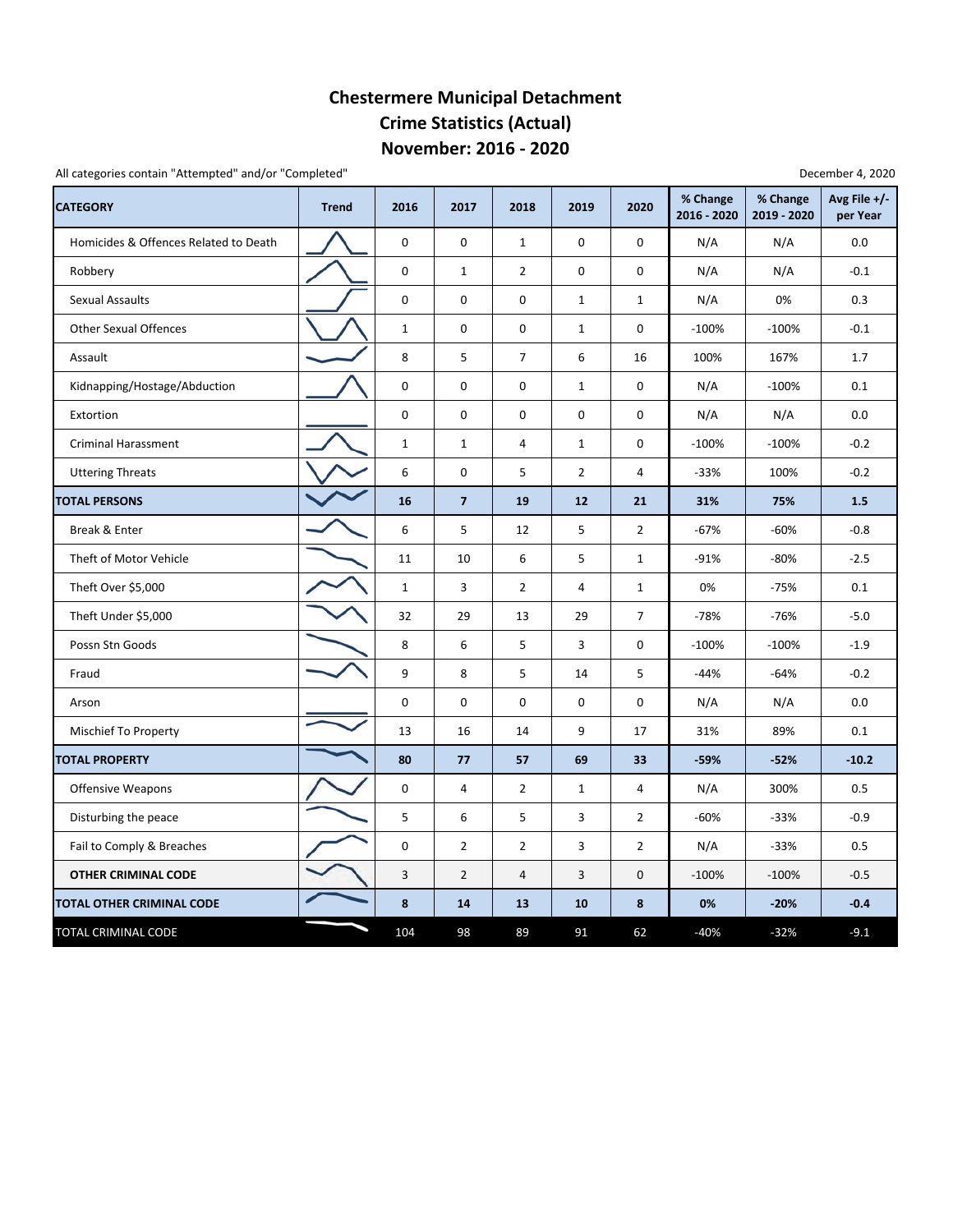#### **November: 2016 ‐ 2020 Chestermere Municipal Detachment Crime Statistics (Actual)**

All categories contain "Attempted" and/or "Completed" December 4, 2020

| <b>CATEGORY</b>                        | <b>Trend</b> | 2016           | 2017           | 2018             | 2019           | 2020           | % Change<br>2016 - 2020 | % Change<br>2019 - 2020 | Avg File +/-<br>per Year |
|----------------------------------------|--------------|----------------|----------------|------------------|----------------|----------------|-------------------------|-------------------------|--------------------------|
| Drug Enforcement - Production          |              | 0              | 0              | 0                | 0              | 0              | N/A                     | N/A                     | 0.0                      |
| Drug Enforcement - Possession          |              | $\mathbf{1}$   | 4              | 0                | 0              | 0              | $-100%$                 | N/A                     | $-0.6$                   |
| Drug Enforcement - Trafficking         |              | 0              | 0              | $\mathbf{1}$     | $\mathbf{1}$   | 0              | N/A                     | $-100%$                 | 0.1                      |
| Drug Enforcement - Other               |              | 0              | 0              | 0                | 0              | 0              | N/A                     | N/A                     | 0.0                      |
| <b>Total Drugs</b>                     |              | $\mathbf{1}$   | 4              | $\mathbf{1}$     | $\mathbf{1}$   | 0              | $-100%$                 | $-100%$                 | $-0.5$                   |
| Cannabis Enforcement                   |              | 0              | 0              | 0                | 0              | 0              | N/A                     | N/A                     | 0.0                      |
| Federal - General                      |              | $\mathbf{1}$   | $\mathbf 0$    | 0                | $\mathbf{1}$   | $\mathbf{1}$   | 0%                      | 0%                      | 0.1                      |
| <b>TOTAL FEDERAL</b>                   |              | $\overline{2}$ | 4              | $\mathbf{1}$     | $\overline{2}$ | $\mathbf{1}$   | $-50%$                  | $-50%$                  | $-0.4$                   |
| Liquor Act                             |              | 6              | 3              | 4                | $\mathbf{1}$   | $\overline{2}$ | $-67%$                  | 100%                    | $-1.0$                   |
| Cannabis Act                           |              | $\pmb{0}$      | 0              | $\mathbf{1}$     | 3              | $\overline{2}$ | N/A                     | $-33%$                  | 0.7                      |
| <b>Mental Health Act</b>               |              | 11             | 9              | 15               | 5              | 15             | 36%                     | 200%                    | 0.4                      |
| <b>Other Provincial Stats</b>          |              | 5              | 5              | 8                | 11             | 16             | 220%                    | 45%                     | 2.8                      |
| <b>Total Provincial Stats</b>          |              | 22             | 17             | 28               | 20             | 35             | 59%                     | 75%                     | 2.9                      |
| Municipal By-laws Traffic              |              | 3              | 0              | $\overline{2}$   | 6              | 0              | $-100%$                 | $-100%$                 | 0.0                      |
| Municipal By-laws                      |              | 28             | 33             | 21               | 23             | 19             | $-32%$                  | $-17%$                  | $-2.8$                   |
| <b>Total Municipal</b>                 |              | 31             | 33             | 23               | 29             | 19             | $-39%$                  | $-34%$                  | $-2.8$                   |
| Fatals                                 |              | 0              | 0              | 0                | 0              | 0              | N/A                     | N/A                     | 0.0                      |
| Injury MVC                             |              | $\overline{2}$ | 1              | 4                | 0              | $\mathbf{1}$   | -50%                    | N/A                     | $-0.3$                   |
| Property Damage MVC (Reportable)       |              | 10             | 22             | 29               | 28             | 11             | 10%                     | $-61%$                  | 0.8                      |
| Property Damage MVC (Non Reportable)   |              | $\mathbf{1}$   | 4              | $\overline{2}$   | 4              | 0              | $-100%$                 | $-100%$                 | $-0.2$                   |
| <b>TOTAL MVC</b>                       |              | 13             | 27             | 35               | 32             | 12             | $-8%$                   | $-63%$                  | 0.3                      |
| <b>Provincial Traffic</b>              |              | 86             | 545            | 452              | 637            | 307            | 257%                    | $-52%$                  | 53.4                     |
| <b>Other Traffic</b>                   |              | $\bf{0}$       | $\overline{2}$ | $\mathbf{1}$     | $\overline{2}$ | 4              | N/A                     | 100%                    | 0.8                      |
| <b>Criminal Code Traffic</b>           |              | 6              | $\mathbf{3}$   | 11               | $\mathbf{3}$   | 6              | 0%                      | 100%                    | 0.0                      |
| <b>Common Police Activities</b>        |              |                |                |                  |                |                |                         |                         |                          |
| <b>False Alarms</b>                    |              | 33             | 33             | $\boldsymbol{9}$ | $\overline{7}$ | 4              | $-88%$                  | $-43%$                  | $-8.4$                   |
| False/Abandoned 911 Call and 911 Act   |              | $\mathbf{1}$   | 5              | 0                | $\mathbf{2}$   | 2              | 100%                    | 0%                      | $-0.1$                   |
| Suspicious Person/Vehicle/Property     |              | 20             | 23             | 17               | 19             | 14             | $-30%$                  | $-26%$                  | $-1.6$                   |
| <b>Persons Reported Missing</b>        |              | 4              | $\mathbf{1}$   | $\mathbf{1}$     | 5              | 4              | 0%                      | $-20%$                  | 0.4                      |
| Search Warrants                        |              | $\mathbf 0$    | $\mathbf 0$    | $\mathbf 0$      | $\mathbf 0$    | 0              | N/A                     | N/A                     | 0.0                      |
| Spousal Abuse - Survey Code (Reported) |              | 10             | 9              | 15               | 13             | 12             | 20%                     | -8%                     | 0.8                      |
| Form 10 (MHA) (Reported)               |              | $\mathbf 0$    | $\mathbf 0$    | $\mathbf 0$      | $\mathbf{2}$   | 5              | N/A                     | 150%                    | $1.2$                    |